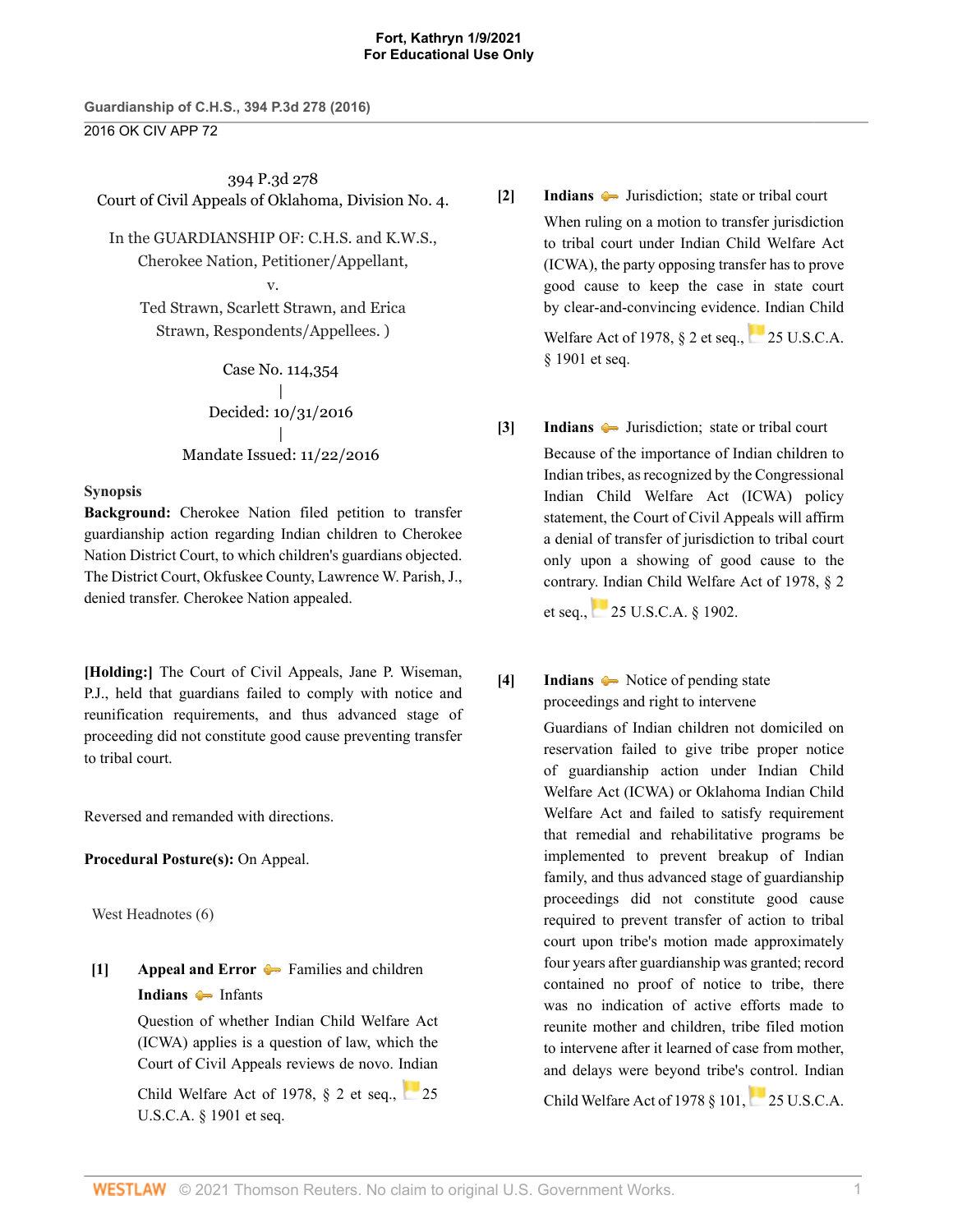**Guardianship of C.H.S., 394 P.3d 278 (2016)**

2016 OK CIV APP 72

[§§ 1911\(a, b\),](http://www.westlaw.com/Link/Document/FullText?findType=L&pubNum=1000546&cite=25USCAS1911&originatingDoc=I287af370b18211e6bdb7b23a3c66d5b3&refType=LQ&originationContext=document&vr=3.0&rs=cblt1.0&transitionType=DocumentItem&contextData=(sc.Search)) [1912\(d\)](http://www.westlaw.com/Link/Document/FullText?findType=L&pubNum=1000546&cite=25USCAS1912&originatingDoc=I287af370b18211e6bdb7b23a3c66d5b3&refType=SP&originationContext=document&vr=3.0&rs=cblt1.0&transitionType=DocumentItem&contextData=(sc.Search)#co_pp_5ba1000067d06); [10 Okla. Stat. Ann. §](http://www.westlaw.com/Link/Document/FullText?findType=L&pubNum=1000165&cite=OKSTT10S40.4&originatingDoc=I287af370b18211e6bdb7b23a3c66d5b3&refType=LQ&originationContext=document&vr=3.0&rs=cblt1.0&transitionType=DocumentItem&contextData=(sc.Search)) [40.4](http://www.westlaw.com/Link/Document/FullText?findType=L&pubNum=1000165&cite=OKSTT10S40.4&originatingDoc=I287af370b18211e6bdb7b23a3c66d5b3&refType=LQ&originationContext=document&vr=3.0&rs=cblt1.0&transitionType=DocumentItem&contextData=(sc.Search)).

<span id="page-1-0"></span>**[\[5\]](#page-3-1) [Indians](http://www.westlaw.com/Browse/Home/KeyNumber/209/View.html?docGuid=I287af370b18211e6bdb7b23a3c66d5b3&originationContext=document&vr=3.0&rs=cblt1.0&transitionType=DocumentItem&contextData=(sc.Search))** [Infants](http://www.westlaw.com/Browse/Home/KeyNumber/209k132/View.html?docGuid=I287af370b18211e6bdb7b23a3c66d5b3&originationContext=document&vr=3.0&rs=cblt1.0&transitionType=DocumentItem&contextData=(sc.Search))

Under Indian Child Welfare Act (ICWA), tribal courts are the preferred forum for Indian children who do not live on a reservation. Indian Child Welfare Act of 1978 § 101, [25 U.S.C.A. §](http://www.westlaw.com/Link/Document/FullText?findType=L&pubNum=1000546&cite=25USCAS1911&originatingDoc=I287af370b18211e6bdb7b23a3c66d5b3&refType=SP&originationContext=document&vr=3.0&rs=cblt1.0&transitionType=DocumentItem&contextData=(sc.Search)#co_pp_a83b000018c76) [1911\(b\).](http://www.westlaw.com/Link/Document/FullText?findType=L&pubNum=1000546&cite=25USCAS1911&originatingDoc=I287af370b18211e6bdb7b23a3c66d5b3&refType=SP&originationContext=document&vr=3.0&rs=cblt1.0&transitionType=DocumentItem&contextData=(sc.Search)#co_pp_a83b000018c76)

<span id="page-1-1"></span>**[\[6\]](#page-6-0) [Indians](http://www.westlaw.com/Browse/Home/KeyNumber/209/View.html?docGuid=I287af370b18211e6bdb7b23a3c66d5b3&originationContext=document&vr=3.0&rs=cblt1.0&transitionType=DocumentItem&contextData=(sc.Search))**  $\blacktriangleright$  Jurisdiction; state or tribal court Indian Child Welfare Act (ICWA) dictates that decisions regarding guardianship of Indian children not domiciled on reservation should be made in the tribal courts unless the party opposing transfer presents clear and convincing evidence of good cause to the contrary; it is not enough to demonstrate a reason or reasons for keeping the case in state district court, but rather it must be good cause shown to be both clear and convincing. Indian Child Welfare Act of 1978 §

101,[25 U.S.C.A. § 1911\(b\).](http://www.westlaw.com/Link/Document/FullText?findType=L&pubNum=1000546&cite=25USCAS1911&originatingDoc=I287af370b18211e6bdb7b23a3c66d5b3&refType=SP&originationContext=document&vr=3.0&rs=cblt1.0&transitionType=DocumentItem&contextData=(sc.Search)#co_pp_a83b000018c76)

**\*279** APPEAL FROM THE DISTRICT COURT OF OKFUSKEE COUNTY, OKLAHOMA; HONORABLE [LAWRENCE W. PARISH](http://www.westlaw.com/Link/Document/FullText?findType=h&pubNum=176284&cite=0134235601&originatingDoc=I287af370b18211e6bdb7b23a3c66d5b3&refType=RQ&originationContext=document&vr=3.0&rs=cblt1.0&transitionType=DocumentItem&contextData=(sc.Search)), TRIAL JUDGE

## **REVERSED AND REMANDED WITH DIRECTIONS**

### **Attorneys and Law Firms**

Chrissi R. Nimmo, Tahlequah, Oklahoma, for Petitioner/ Appellant

[Luke Gaither,](http://www.westlaw.com/Link/Document/FullText?findType=h&pubNum=176284&cite=0407127601&originatingDoc=I287af370b18211e6bdb7b23a3c66d5b3&refType=RQ&originationContext=document&vr=3.0&rs=cblt1.0&transitionType=DocumentItem&contextData=(sc.Search)) GAITHER LAW OFFICE, Henryetta, Oklahoma, for Respondents/Appellees

## **Opinion**

OPINION BY [JANE P. WISEMAN](http://www.westlaw.com/Link/Document/FullText?findType=h&pubNum=176284&cite=0141632901&originatingDoc=I287af370b18211e6bdb7b23a3c66d5b3&refType=RQ&originationContext=document&vr=3.0&rs=cblt1.0&transitionType=DocumentItem&contextData=(sc.Search)), PRESIDING JUDGE:

¶ 1 Cherokee Nation appeals a trial court order denying its motion to transfer this case to the Cherokee Nation District Court. We are asked to address whether it was error for the trial court to conclude there was good cause to deny the transfer. We conclude the Guardians did not provide clear and convincing evidence of good cause for the trial court to decline Cherokee Nation's request to transfer jurisdiction to tribal court. We reverse the decision of the trial court and remand with directions to transfer the case as requested by Cherokee Nation.

## **FACTS AND PROCEDURAL BACKGROUND**

¶ 2 Tedd Strawn and Scarlett Strawn (Guardians) applied for and were granted an *ex parte* emergency order of temporary custody and guardianship in June 2010 for CHS and KWS. The trial court issued letters of guardianship to Guardians on July 14, 2010. The order appointing the Strawns as Guardians of the minor children provides "that the minor children are Indian Children within the meaning of the Federal and State Indian Child Welfare Acts, and that proper notice on the tribe has been given according to the law." In September 2011, the children's mother, Erica Strawn, filed a motion to terminate the guardianship and restore custody to her or, in the alternative, a motion for a reunification plan.

¶ 3 The trial court appointed a guardian ad litem (GAL) for CHS and KWS in October 2011. On October 26, 2011, Guardians filed an objection to Mother's motion to terminate/ motion for a reunification plan in which they stated the children have lived with them since before the guardianship order in 2010. They further contended Mother is unfit to have custody of CHS and KWS because (1) she "was incarcerated for nearly fourteen (14) months after she took the children's father's life in a willful and wanton act," and (2) before the children's removal from the home, "there were serious deficiencies in care for the children due to neglect of the children's medical and dental needs, and also due to a failure by the Petitioner to obtain proper services for the children's speech deficiencies."

¶ 4 In an order filed April 15, 2014, the trial court found that the guardianship should remain in place and ordered supervised visitation for Mother on alternating weekends for two hours, either on Saturday or Sunday, to take place at the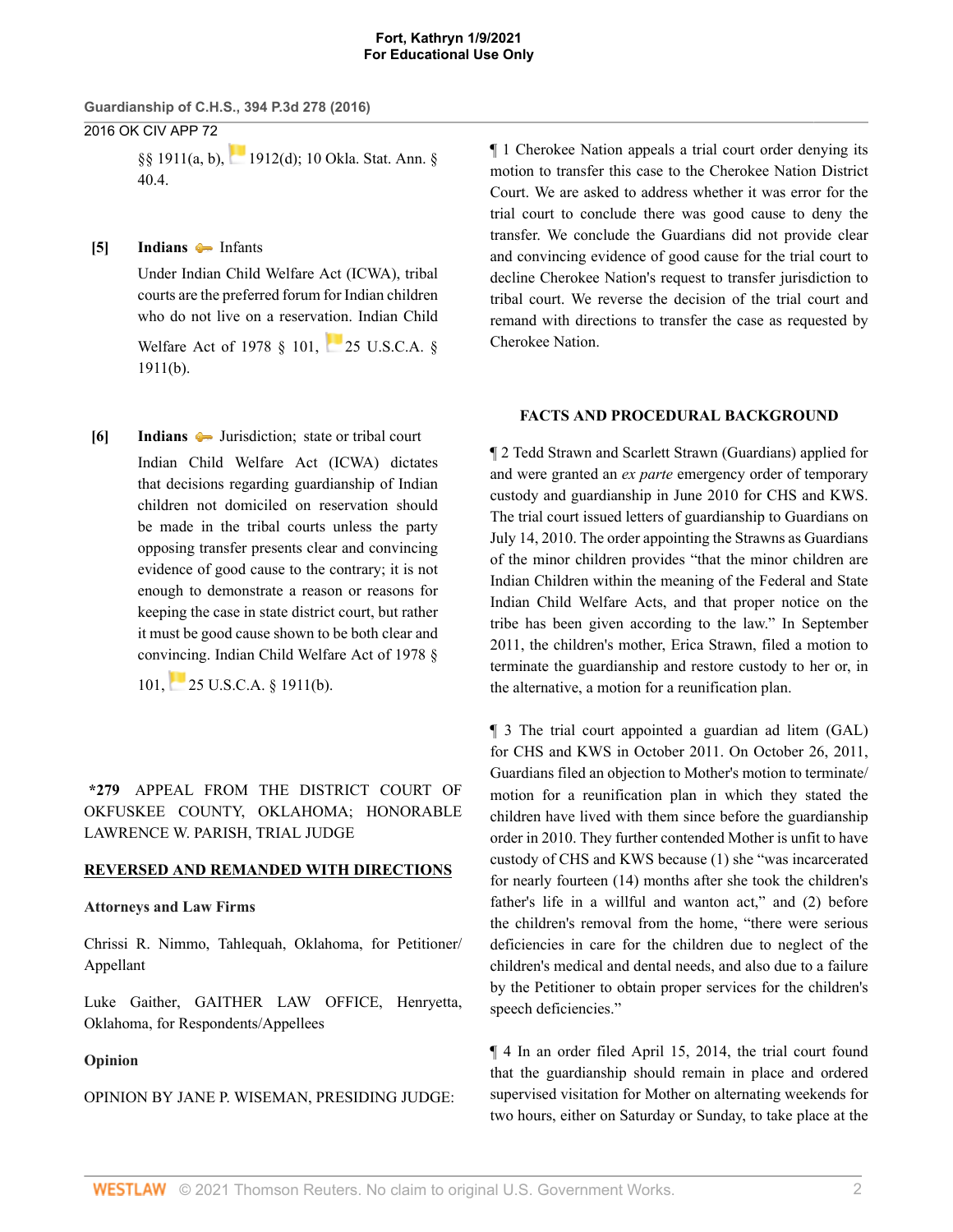## 2016 OK CIV APP 72

Hope House in Shawnee. The court ordered the attorneys to provide a case report to DVIS in Tulsa within three weeks and Mother to set up an assessment with DVIS. The court stated Mother is allowed and encouraged to attend **\*280** the children's extracurricular activities, but the parties are to avoid contact with each other. The court further provided that the matter was subject to review on application by either party.

¶ 5 On June 26, 2014, Cherokee Nation filed a notice of intervention pursuant to[25 U.S.C.A. § 1911\(d\)](http://www.westlaw.com/Link/Document/FullText?findType=L&pubNum=1000546&cite=25USCAS1911&originatingDoc=I287af370b18211e6bdb7b23a3c66d5b3&refType=RB&originationContext=document&vr=3.0&rs=cblt1.0&transitionType=DocumentItem&contextData=(sc.Search)#co_pp_5ba1000067d06). On March 9, 2015, Cherokee Nation filed a petition to transfer the caseto the Cherokee Nation District Court pursuant to [25](http://www.westlaw.com/Link/Document/FullText?findType=L&pubNum=1000546&cite=25USCAS1911&originatingDoc=I287af370b18211e6bdb7b23a3c66d5b3&refType=RB&originationContext=document&vr=3.0&rs=cblt1.0&transitionType=DocumentItem&contextData=(sc.Search)#co_pp_a83b000018c76) [U.S.C.A. § 1911\(b\).](http://www.westlaw.com/Link/Document/FullText?findType=L&pubNum=1000546&cite=25USCAS1911&originatingDoc=I287af370b18211e6bdb7b23a3c66d5b3&refType=RB&originationContext=document&vr=3.0&rs=cblt1.0&transitionType=DocumentItem&contextData=(sc.Search)#co_pp_a83b000018c76) Guardians filed an objection.

¶ 6 In its response to the objection, Cherokee Nation asserted, "Neither the length of the proceeding [nor] the length of placement are good cause to deny transfer." It further asserted that it did not receive notice when the guardianship proceeding was initiated as required by federal and state law. It argued that Mother's alleged lack of effort to correct the conditions that led to the guardianship was not a sufficient reason to deny the transfer. According to Cherokee Nation's response, the only condition mentioned in the guardianship referred to the fact that Mother was in jail on allegations of murdering the children's father and "Mother corrected the condition of being incarcerated when she was freed after being found not guilty on all charges by a jury of her peers on August 19, 2011." It further stated there were no active efforts to reunify the family as required by the Indian Child Welfare Act (ICWA), Cherokee Nation is the best forum to determine the best interests of the children, and Guardians' forum non conveniens arguments do not constitute good cause to deny the transfer.

¶ 7 At the hearing held on April 22, 2015, no evidence or testimony was presented. After argument, the trial court stated that it was denying the motion to transfer. In its order filed on September 15, 2015, memorializing that ruling, the trial court found there was good cause to deny the transfer to Cherokee Nation Tribal Court. The court found the record in the case "includes multiple Orders that would allow for reunification between the natural mother and minor children if natural mother met the requirements." The court further found that neither the children nor Mother are domiciled within Cherokee Nation boundaries. The trial court stated, "The record does not include proof of notice of the Guardianship Petition to Cherokee Nation and Cherokee Nation alleges that it did not receive proper notice of the initial filing...." The court noted that the matter had been in the District Court of Okfuskee County since 2010 and the case was at an advanced stage when Cherokee Nation filed the motion to transfer. The court found that "[e]vidence would not be adequately available in the Cherokee Nation District Court located in Tahlequah, OK...." The court noted that neither Mother nor the GAL objected to the transfer.

¶ 8 Cherokee Nation appeals.

## <span id="page-2-2"></span><span id="page-2-1"></span>**STANDARD OF REVIEW**

<span id="page-2-0"></span>**[\[1\]](#page-0-1) [\[2\]](#page-0-2) [\[3\]](#page-0-3)** ¶ 9 The question of whether ICWA applies is a question of law, which we review *de novo*. *[In re M.H.C.](http://www.westlaw.com/Link/Document/FullText?findType=Y&serNum=2039768119&pubNum=0004645&originatingDoc=I287af370b18211e6bdb7b23a3c66d5b3&refType=RP&originationContext=document&vr=3.0&rs=cblt1.0&transitionType=DocumentItem&contextData=(sc.Search))*, [2016 OK 88, ¶ 7, 381 P.3d 710](http://www.westlaw.com/Link/Document/FullText?findType=Y&serNum=2039768119&pubNum=0004645&originatingDoc=I287af370b18211e6bdb7b23a3c66d5b3&refType=RP&originationContext=document&vr=3.0&rs=cblt1.0&transitionType=DocumentItem&contextData=(sc.Search)). "When ruling on a motion to transfer jurisdiction to tribal court, the party opposing transfer has to prove good cause to keep the case in state court by clear-and-convincing evidence." *[Id](http://www.westlaw.com/Link/Document/FullText?findType=Y&serNum=2039768119&pubNum=0004605&originatingDoc=I287af370b18211e6bdb7b23a3c66d5b3&refType=RP&originationContext=document&vr=3.0&rs=cblt1.0&transitionType=DocumentItem&contextData=(sc.Search))*. "Because of the importance of Indian children to Indian tribes, as recognized by the Congressional ICWA policy statement, we will affirm a denial of transfer of jurisdiction to triba[l co](https://1.next.westlaw.com/Link/RelatedInformation/Flag?documentGuid=Ib90709ba78c911df9513e5d1d488c847&transitionType=InlineKeyCiteFlags&originationContext=docHeaderFlag&Rank=0&contextData=(sc.Search) )urt only upon a showing of 'good cause to the contrary.' " *[In re M.S.](http://www.westlaw.com/Link/Document/FullText?findType=Y&serNum=2022308618&pubNum=0004645&originatingDoc=I287af370b18211e6bdb7b23a3c66d5b3&refType=RP&originationContext=document&vr=3.0&rs=cblt1.0&transitionType=DocumentItem&contextData=(sc.Search))*, 2010 [OK 46, ¶ 16, 237 P.3d 161.](http://www.westlaw.com/Link/Document/FullText?findType=Y&serNum=2022308618&pubNum=0004645&originatingDoc=I287af370b18211e6bdb7b23a3c66d5b3&refType=RP&originationContext=document&vr=3.0&rs=cblt1.0&transitionType=DocumentItem&contextData=(sc.Search))

## **ANALYSIS**

¶ 10 When ICWA was enacted, it was intended to address and acknowledge "that an alarmingly high percentage of Indian families are broken up by the removal, often unwarranted, of their children from them by nontribal public and private agencies and that an alarmingly high percentage of such children are placed in non-Indian foster and adoptive homes

and institutions."[25 U.S.C.A. § 1901\(4\).](http://www.westlaw.com/Link/Document/FullText?findType=L&pubNum=1000546&cite=25USCAS1901&originatingDoc=I287af370b18211e6bdb7b23a3c66d5b3&refType=RB&originationContext=document&vr=3.0&rs=cblt1.0&transitionType=DocumentItem&contextData=(sc.Search)#co_pp_0bd500007a412) When it enacted ICWA, Congress declared:

> [I]t is the policy of this Nation to protect the best interests of Indian children and to promote the stability and security of Indian tribes and families by the establishment of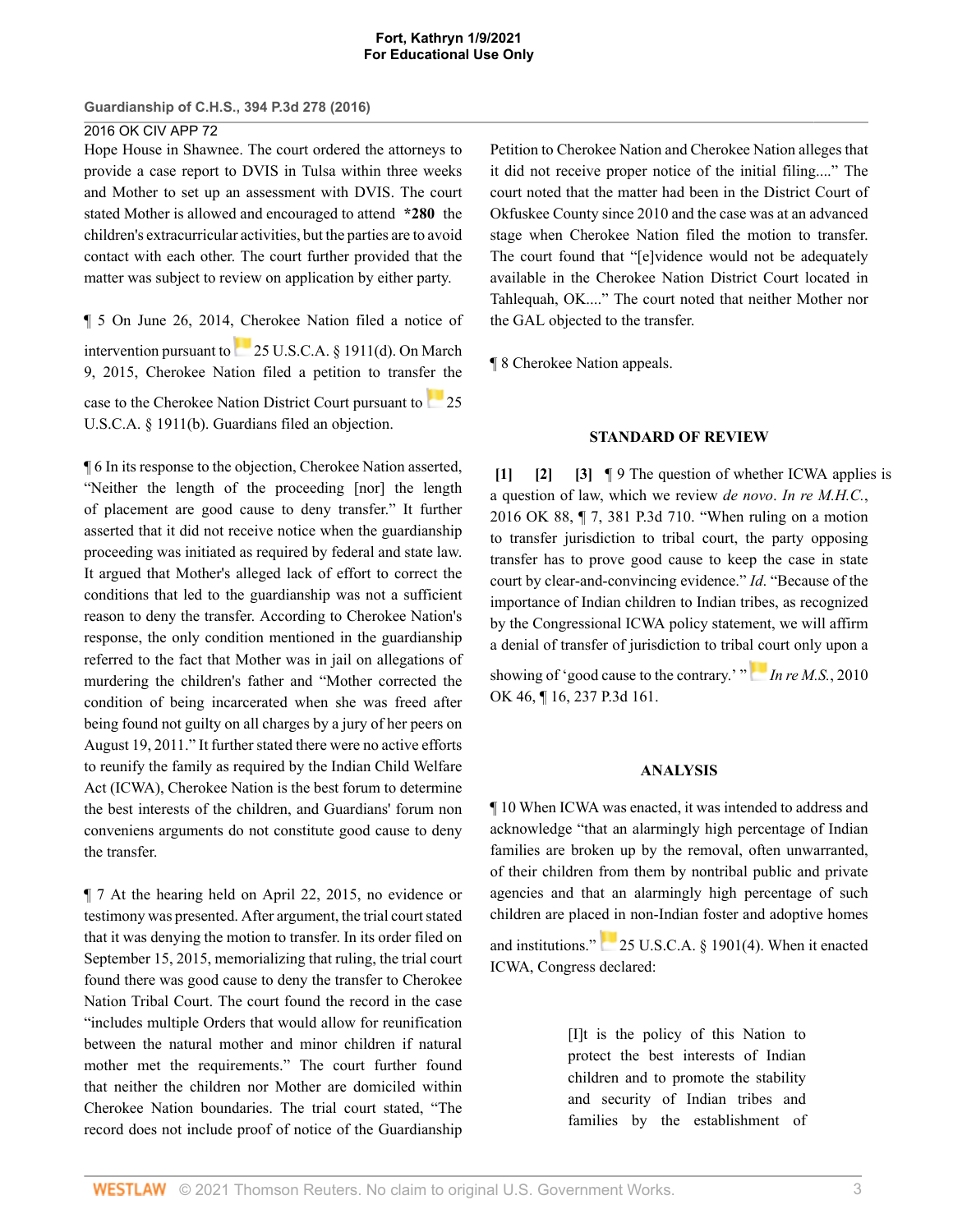# 2016 OK CIV APP 72

minimum Federal standards for the removal of Indian children from their families **\*281** and the placement of such children in foster or adoptive homes which will reflect the unique values of Indian culture, and by providing for assistance to Indian tribes in the operation of child and family service programs.

# $25$  U.S.C.A.  $\&$  1902.

¶ 11 ICWA gives an Indian tribe exclusive jurisdiction "over any child custody proceeding involving an Indian child who resides or is domiciled within the reservation of such

tribe." [25 U.S.C.A. § 1911\(a\)](http://www.westlaw.com/Link/Document/FullText?findType=L&pubNum=1000546&cite=25USCAS1911&originatingDoc=I287af370b18211e6bdb7b23a3c66d5b3&refType=RB&originationContext=document&vr=3.0&rs=cblt1.0&transitionType=DocumentItem&contextData=(sc.Search)#co_pp_8b3b0000958a4). ICWA states the following regarding Indian children who are not domiciled or residing on a reservation:

> In any State court proceeding for the foster care placement of, or termination of parental rights to, an Indian child not domiciled or residing within the reservation of the Indian child's tribe, the court, in the absence of good cause to the contrary, shall transfer such proceeding to the jurisdiction of the tribe, absent objection by either parent, upon the petition of either parent or the Indian custodian or the Indian child's tribe: *Provided*, That such transfer shall be subject to declination by the tribal court of such tribe.

# $25$  U.S.C.A. § 1911(b).

¶ 12 ICWA defines "foster care placement" as " 'any action removing an Indian child from its parent or Indian custodian for temporary placement in a foster home or institution or the home of a guardian or conservator where the parent or Indian custodian cannot have the child returned upon demand, butwhere parental rights have not been terminated.' " [25](http://www.westlaw.com/Link/Document/FullText?findType=L&pubNum=1000546&cite=25USCAS1903&originatingDoc=I287af370b18211e6bdb7b23a3c66d5b3&refType=RB&originationContext=document&vr=3.0&rs=cblt1.0&transitionType=DocumentItem&contextData=(sc.Search)#co_pp_36dc0000f1000) [U.S.C.A. § 1903\(1\)\(i\)](http://www.westlaw.com/Link/Document/FullText?findType=L&pubNum=1000546&cite=25USCAS1903&originatingDoc=I287af370b18211e6bdb7b23a3c66d5b3&refType=RB&originationContext=document&vr=3.0&rs=cblt1.0&transitionType=DocumentItem&contextData=(sc.Search)#co_pp_36dc0000f1000). This guardianship case is governed by this definition of foster care placement because Mother cannot have her children returned on demand as shown by the fact that she requested that the guardianship be terminated and her request was denied. CHS and KWS did not reside on a reservation and  $\frac{1}{8}$  1911(b) therefore applies.

<span id="page-3-0"></span>**[\[4\]](#page-0-0)** ¶ 13 Cherokee Nation contends the trial court erred in finding good cause to deny its request to transfer the case to its tribal court. We conclude it was error to find that Guardians presented evidence rising to the required level of clear and convincing that there was good cause not to transfer this case to Cherokee Nation District Court.

<span id="page-3-1"></span>**[\[5\]](#page-1-0)** ¶ 14 In its order, the trial court cites that neither Mother nor the children are domiciled within the boundaries of [Che](https://1.next.westlaw.com/Link/RelatedInformation/Flag?documentGuid=NB212B900A53911D88BD68431AAB79FF6&transitionType=InlineKeyCiteFlags&originationContext=docHeaderFlag&Rank=0&contextData=(sc.Search) )rokee Nation. However, as Cherokee Nation points out, [§ 1911\(b\)](http://www.westlaw.com/Link/Document/FullText?findType=L&pubNum=1000546&cite=25USCAS1911&originatingDoc=I287af370b18211e6bdb7b23a3c66d5b3&refType=RB&originationContext=document&vr=3.0&rs=cblt1.0&transitionType=DocumentItem&contextData=(sc.Search)#co_pp_a83b000018c76) applies only where "an Indian child [is] not domiciled or residing within the reservation of the Indian child's tribe." If an Indian child lives on a reservation, the child's tribe has exclusive jurisdiction pursuant to  $\frac{1}{8}$ [1911\(a\).](http://www.westlaw.com/Link/Document/FullText?findType=L&pubNum=1000546&cite=25USCAS1911&originatingDoc=I287af370b18211e6bdb7b23a3c66d5b3&refType=RB&originationContext=document&vr=3.0&rs=cblt1.0&transitionType=DocumentItem&contextData=(sc.Search)#co_pp_8b3b0000958a4)[Section 1911\(b\)](http://www.westlaw.com/Link/Document/FullText?findType=L&pubNum=1000546&cite=25USCAS1911&originatingDoc=I287af370b18211e6bdb7b23a3c66d5b3&refType=RB&originationContext=document&vr=3.0&rs=cblt1.0&transitionType=DocumentItem&contextData=(sc.Search)#co_pp_a83b000018c76) specifically covers children who, as here, do not live on a [res](https://1.next.westlaw.com/Link/RelatedInformation/Flag?documentGuid=Ib90709ba78c911df9513e5d1d488c847&transitionType=InlineKeyCiteFlags&originationContext=docHeaderFlag&Rank=0&contextData=(sc.Search) )ervation. As noted by the Oklahoma Supreme Court in *[In re M.S.](http://www.westlaw.com/Link/Document/FullText?findType=Y&serNum=2022308618&originatingDoc=I287af370b18211e6bdb7b23a3c66d5b3&refType=RP&originationContext=document&vr=3.0&rs=cblt1.0&transitionType=DocumentItem&contextData=(sc.Search))*, the United States Supreme Court quoted with approval a Utah case stating that under ICWA, tribal courts are the preferr[ed f](https://1.next.westlaw.com/Link/RelatedInformation/Flag?documentGuid=Ib90709ba78c911df9513e5d1d488c847&transitionType=InlineKeyCiteFlags&originationContext=docHeaderFlag&Rank=0&contextData=(sc.Search) )orum for Indian children who do not live on a reserva[tion](https://1.next.westlaw.com/Link/RelatedInformation/Flag?documentGuid=I31940ed49c2511d9bdd1cfdd544ca3a4&transitionType=InlineKeyCiteFlags&originationContext=docHeaderFlag&Rank=0&contextData=(sc.Search) ). *[In re M.S.,](http://www.westlaw.com/Link/Document/FullText?findType=Y&serNum=2022308618&pubNum=0004645&originatingDoc=I287af370b18211e6bdb7b23a3c66d5b3&refType=RP&originationContext=document&vr=3.0&rs=cblt1.0&transitionType=DocumentItem&contextData=(sc.Search))* 2010 [OK 46, ¶ 15, 237 P.3d 161](http://www.westlaw.com/Link/Document/FullText?findType=Y&serNum=2022308618&pubNum=0004645&originatingDoc=I287af370b18211e6bdb7b23a3c66d5b3&refType=RP&originationContext=document&vr=3.0&rs=cblt1.0&transitionType=DocumentItem&contextData=(sc.Search)) (citing *[Mississippi Band of](http://www.westlaw.com/Link/Document/FullText?findType=Y&serNum=1989048372&pubNum=0000708&originatingDoc=I287af370b18211e6bdb7b23a3c66d5b3&refType=RP&fi=co_pp_sp_708_1610&originationContext=document&vr=3.0&rs=cblt1.0&transitionType=DocumentItem&contextData=(sc.Search)#co_pp_sp_708_1610) Choctaw Indians v. Holyfield,* [490 U.S. 30, 52–53, 109 S.Ct.](http://www.westlaw.com/Link/Document/FullText?findType=Y&serNum=1989048372&pubNum=0000708&originatingDoc=I287af370b18211e6bdb7b23a3c66d5b3&refType=RP&fi=co_pp_sp_708_1610&originationContext=document&vr=3.0&rs=cblt1.0&transitionType=DocumentItem&contextData=(sc.Search)#co_pp_sp_708_1610) [1597, 1610, 104 L.Ed.2d 29 \(1989\)](http://www.westlaw.com/Link/Document/FullText?findType=Y&serNum=1989048372&pubNum=0000708&originatingDoc=I287af370b18211e6bdb7b23a3c66d5b3&refType=RP&fi=co_pp_sp_708_1610&originationContext=document&vr=3.0&rs=cblt1.0&transitionType=DocumentItem&contextData=(sc.Search)#co_pp_sp_708_1610)).

¶ 15 The trial court here also noted that the case was at an advanced stage of the proceedings. The fact that Cherokee Nation did not intervene or file a motion to transfer earlier in the proceedings appears attributable to a lack of notice. Cherokee Nation claims it never received notice of the guardianship case. Although the *ex parte* emergency order of custody and guardianship stated that the attorney of record must issue notice to Cherokee Nation and the order appointing Guardians says notice was given, Cherokee Nation denied it ever received notice of the original guardianship proceeding and affirmatively claimed that it only received actual notice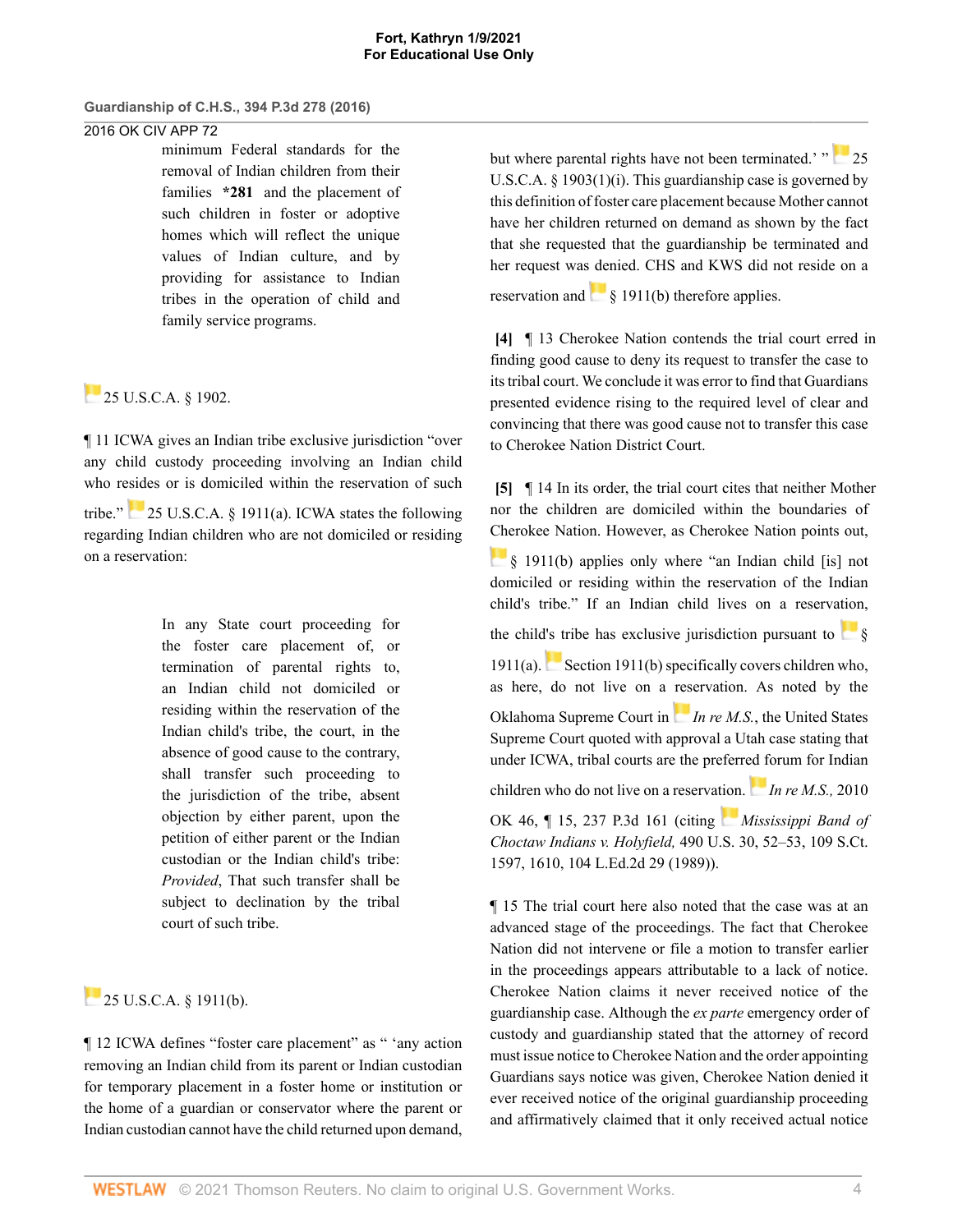2016 OK CIV APP 72

of the existing guardianship after Mother contacted the tribe. The guardianship order contains no certificate of service to Cherokee Nation and there is no "return receipt" of restricted delivery of notice of the guardianship proceedings [and](https://1.next.westlaw.com/Link/RelatedInformation/Flag?documentGuid=NB212B900A53911D88BD68431AAB79FF6&transitionType=InlineKeyCiteFlags&originationContext=docHeaderFlag&Rank=0&contextData=(sc.Search) ) Cherokee Nation's right to intervene as required by **25 U.S.C.** § 1911(a) and [10 O.S. § 40.4.](http://www.westlaw.com/Link/Document/FullText?findType=L&pubNum=1000165&cite=OKSTT10S40.4&originatingDoc=I287af370b18211e6bdb7b23a3c66d5b3&refType=LQ&originationContext=document&vr=3.0&rs=cblt1.0&transitionType=DocumentItem&contextData=(sc.Search)) The trial court acknowledges that "[t]he record does not include proof of notice of the Guardianship Petition to Cherokee Nation."

¶ 16 Section 1912 provides:

**\*282** In any involuntary proceeding in a State court, where the court knows or has reason to know that an Indian child is involved, *the party seeking the foster care placement of, or termination of parental rights to, an Indian child shall notify the parent or Indian custodian and the Indian child's tribe, by registered mail with return receipt requested, of the pending proceedings and of their right of intervention*. If the identity or location of the parent or Indian custodian and the tribe cannot be determined, such notice shall be given to the Secretary in like manner, who shall have fifteen days after receipt to provide the requisite notice to the parent or Indian custodian and the tribe. No foster care placement or termination of parental rights proceeding shall be held until at least ten days after receipt of notice by the parent or Indian custodian and the tribe or the Secretary: *Provided*, that the parent or Indian custodian or the tribe shall, upon request, be granted up to twenty additional days to prepare for such proceeding.

[25 U.S.C.A. § 1912\(a\)](http://www.westlaw.com/Link/Document/FullText?findType=L&pubNum=1000546&cite=25USCAS1912&originatingDoc=I287af370b18211e6bdb7b23a3c66d5b3&refType=RB&originationContext=document&vr=3.0&rs=cblt1.0&transitionType=DocumentItem&contextData=(sc.Search)#co_pp_8b3b0000958a4) (emphasis added). There is nothing in the record documenting issuance of notice to Cherokee Nation or its receipt of notice of the pending guardianship proceedings and its right to intervene. The trial court acknowledged the record's lack of required notice by Guardians to Cherokee Nation under ICWA.<sup>[1](#page-6-1)</sup> The Oklahoma Indian Child Welfare  $Act^2$  $Act^2$  (Oklahoma Act) has its own notice provisions. [Title 10 O.S.2011 § 40.4](http://www.westlaw.com/Link/Document/FullText?findType=L&pubNum=1000165&cite=OKSTT10S40.4&originatingDoc=I287af370b18211e6bdb7b23a3c66d5b3&refType=LQ&originationContext=document&vr=3.0&rs=cblt1.0&transitionType=DocumentItem&contextData=(sc.Search)) states:

<span id="page-4-1"></span><span id="page-4-0"></span>In all Indian child custody proceedings of the Oklahoma Indian Child Welfare Act, including voluntary court proceedings and review hearings, the court shall ensure that the district *attorney or other person initiating the proceeding shall send notice to the parents or to the Indian custodians, if any, and to the tribe that is or may be the tribe of the Indian child, and to the appropriate Bureau of Indian Affairs area office, by certified mail return receipt requested.* The notice shall be written in clear and understandable language and include the following information:

1. The name and tribal affiliation of the Indian child;

2. A copy of the petition by which the proceeding was initiated;

3. A statement of the rights of the biological parents or Indian custodians, and the Indian tribe:

a. to intervene in the proceeding,

b. to petition the court to transfer the proceeding to the tribal court of the Indian child, and

c. to request an additional twenty (20) days from receipt of notice to prepare for the proceeding; further extensions of time may be granted with court approval;

4. A statement of the potential legal consequences of an adjudication on the future custodial rights of the parents or Indian custodians;

5. A statement that if the parents or Indian custodians are unable to afford counsel, counsel will be appointed to represent them; and

6. A statement that tribal officials should keep confidential the information contained in the notice[.]

**\*283** (Emphasis added.) Nothing shows that Guardians gave notice in accordance with the Oklahoma Act.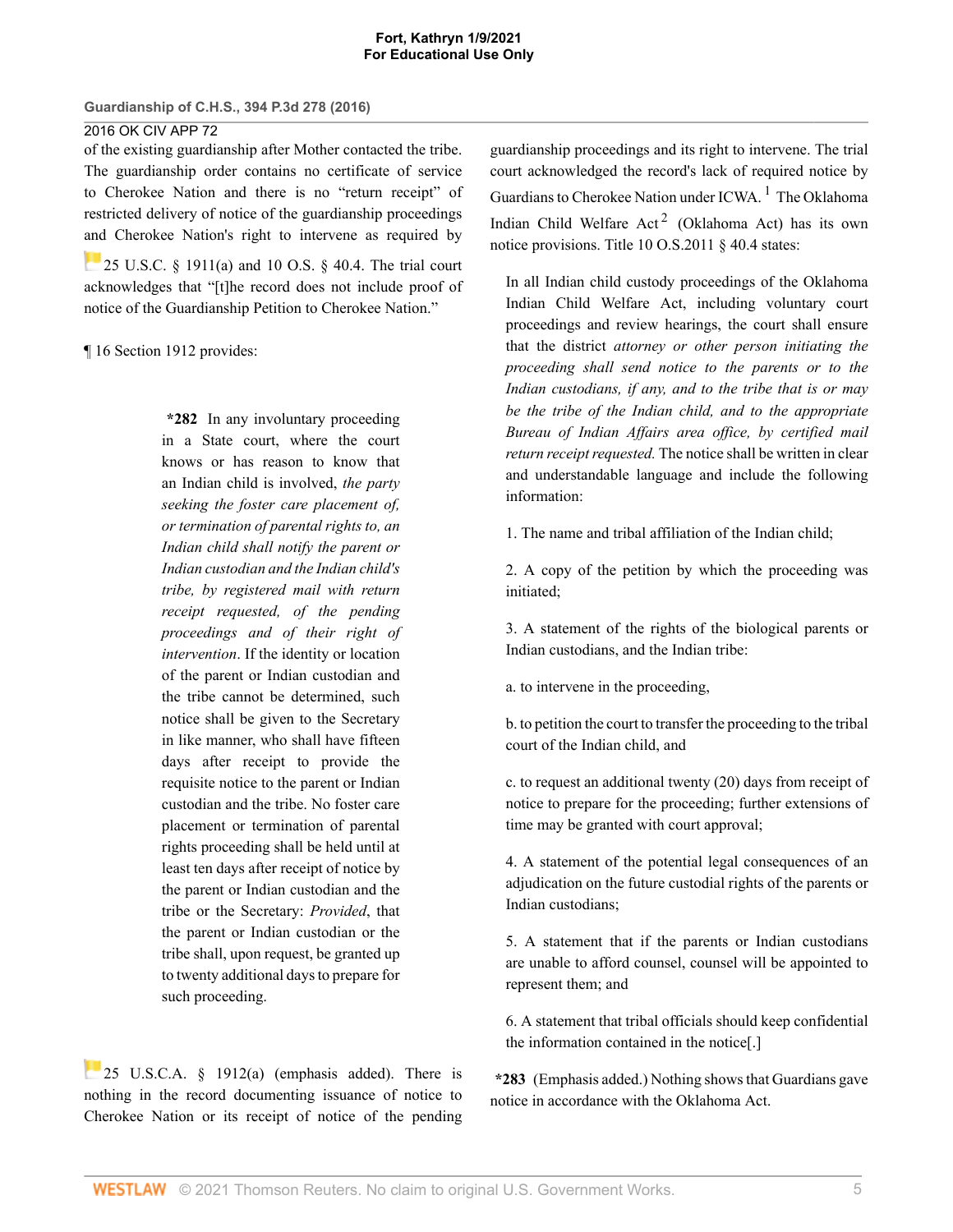2016 OK CIV APP 72

¶ 17 Notice is not the only requirement under ICWA before a foster care placement can be made. ICWA provides:

> No foster care placement may be ordered in such proceeding in the absence of a determination, supported by clear and convincing evidence, *including testimony of qualified expert witnesses*, that the continued custody of the child by the parent or Indian custodian is likely to result in serious emotional or physical damage to the child.

25 U.S.C.A.  $\S$  1912(e) (emphasis added). There is no indication that a qualified expert witness made any such finding pursuant to  $\frac{1}{8}$  1912(e).

¶ 18 ICWA further provides:

*Any party seeking to effect a foster care placement* of, or termination of parental rights to, an Indian child under State law *shall satisfy the court that active efforts have been made to provide remedial services and rehabilitative programs designed to prevent the breakup of the Indian family* and that these efforts have proved unsuccessful.

[25 U.S.C.A. § 1912\(d\)](http://www.westlaw.com/Link/Document/FullText?findType=L&pubNum=1000546&cite=25USCAS1912&originatingDoc=I287af370b18211e6bdb7b23a3c66d5b3&refType=RB&originationContext=document&vr=3.0&rs=cblt1.0&transitionType=DocumentItem&contextData=(sc.Search)#co_pp_5ba1000067d06) (emphasis added). Although Mother was in jail when the original petition was filed in September 2011, after she was acquitted and released from jail, she filed a motion to terminate the guardianship, or in the alternative, a motion for a reunification plan. Other than appointing a GAL for the children, the GAL making recommendations in 2014, and the trial court telling Mother to contact DVIS, it does not appear that any other efforts were made to provide Mother with remedial services to prevent the breakup of this Indian family. And, although the GAL's report is included in the record, there is no indication of active efforts made to reunite Mother and the children.

¶ 19 From the record before us, Guardians did not follow the notice provisions of ICWA and the Oklahoma Act and failed to satisfy the requirement that remedial and rehabilitative programs be implemented to prevent the breakup of the Indian family. We recognize that an extended period of time has passed since the original guardianship filings were made. However, Mother petitioned the court to terminate the guardianship a little over 14 months after the emergency order was filed and Cherokee Nation filed a motion to intervene after it learned of the case. [The](https://1.next.westlaw.com/Link/RelatedInformation/Flag?documentGuid=Ib90709ba78c911df9513e5d1d488c847&transitionType=InlineKeyCiteFlags&originationContext=docHeaderFlag&Rank=0&contextData=(sc.Search) ) delays were beyond Cherokee

Nation's control. *See, e.g.*, *In re M.S.*[, 2010 OK 46, ¶ 28,](http://www.westlaw.com/Link/Document/FullText?findType=Y&serNum=2022308618&pubNum=0004645&originatingDoc=I287af370b18211e6bdb7b23a3c66d5b3&refType=RP&originationContext=document&vr=3.0&rs=cblt1.0&transitionType=DocumentItem&contextData=(sc.Search)) [237 P.3d 161.](http://www.westlaw.com/Link/Document/FullText?findType=Y&serNum=2022308618&pubNum=0004645&originatingDoc=I287af370b18211e6bdb7b23a3c66d5b3&refType=RP&originationContext=document&vr=3.0&rs=cblt1.0&transitionType=DocumentItem&contextData=(sc.Search))

¶ 20 In*[Mississippi Band of Choctaw Indians v. Holyfield](http://www.westlaw.com/Link/Document/FullText?findType=Y&serNum=1989048372&pubNum=0000708&originatingDoc=I287af370b18211e6bdb7b23a3c66d5b3&refType=RP&fi=co_pp_sp_708_1611&originationContext=document&vr=3.0&rs=cblt1.0&transitionType=DocumentItem&contextData=(sc.Search)#co_pp_sp_708_1611)*, [490 U.S. 30, 53–54, 109 S.Ct. 1597, 1611, 104 L.Ed.2d](http://www.westlaw.com/Link/Document/FullText?findType=Y&serNum=1989048372&pubNum=0000708&originatingDoc=I287af370b18211e6bdb7b23a3c66d5b3&refType=RP&fi=co_pp_sp_708_1611&originationContext=document&vr=3.0&rs=cblt1.0&transitionType=DocumentItem&contextData=(sc.Search)#co_pp_sp_708_1611) [29 \(1989\),](http://www.westlaw.com/Link/Document/FullText?findType=Y&serNum=1989048372&pubNum=0000708&originatingDoc=I287af370b18211e6bdb7b23a3c66d5b3&refType=RP&fi=co_pp_sp_708_1611&originationContext=document&vr=3.0&rs=cblt1.0&transitionType=DocumentItem&contextData=(sc.Search)#co_pp_sp_708_1611) the United States Supreme Court dealt with an extended passage of time in an ICWA case:

We are not unaware that over three years have passed since the twin babies were born and placed in the Holyfield home, and that a court deciding their fate today is not writing on a blank slate in the same way it would have in January 1986. Three years' development of family ties cannot be undone, and a separation at this point would doubtless cause considerable pain.

Whatever feelings we might have as to where the twins should live, however, it is not for us to decide that question. We have been asked to decide the legal question of *who* should make the custody determination concerning these children—not what the outcome of that determination should be. The law places that decision in the hands of the Choctaw tribal court. Had the mandate of the ICWA been followed in 1986, of course, much potential anguish might have been avoided, and in any case the law cannot be applied so as automatically to "reward those who obtain custody, whether lawfully or otherwise, and maintain it during any ensuing (and protracted) litigation." It is not ours to say whether the trauma that might result from removing these children from their adoptive family should outweigh the interest of the Tribe—and perhaps the children themselves—in having them raised as part of the Choctaw community. Rather, "we must defer to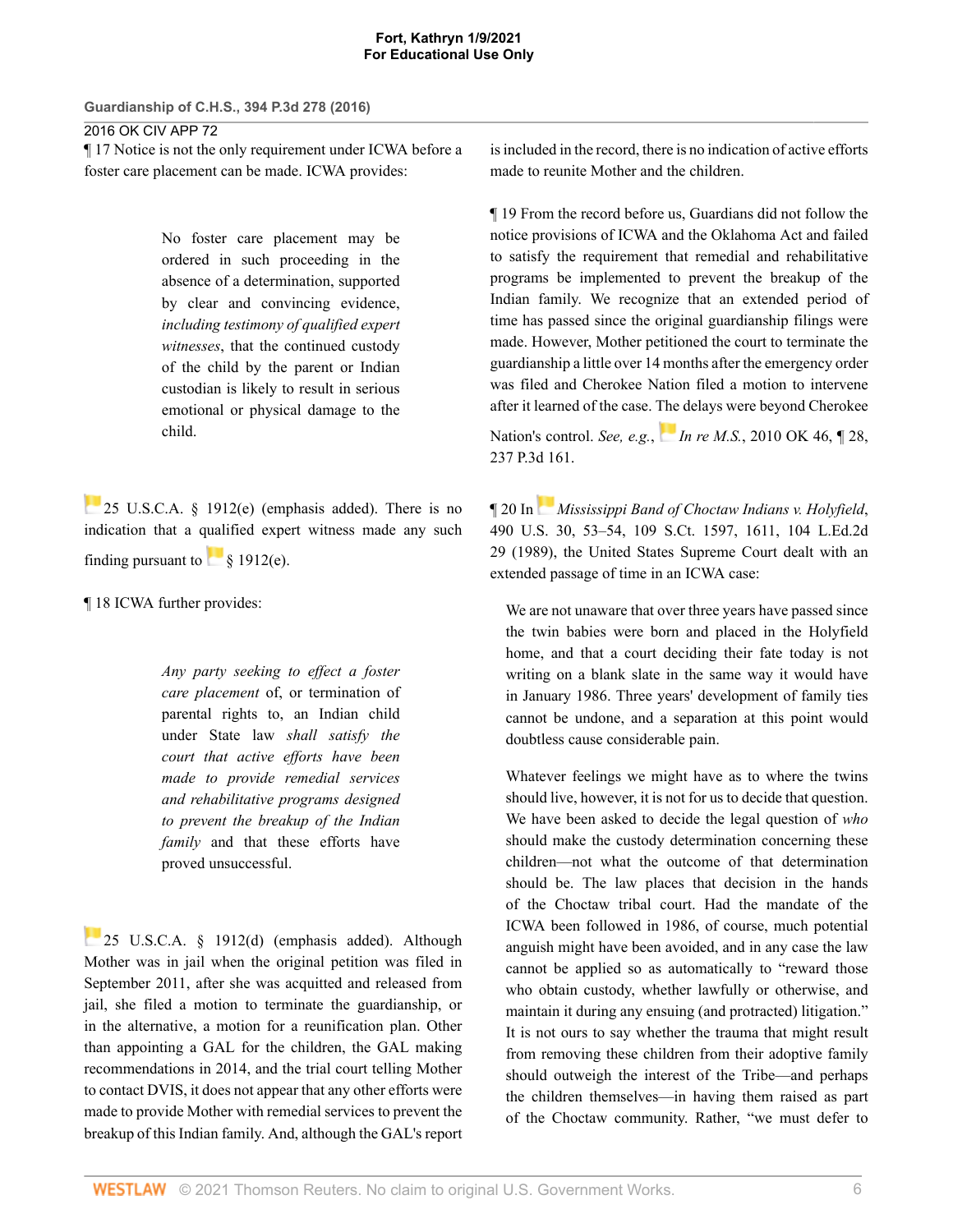2016 OK CIV APP 72

the experience, wisdom, and compassion of the [Choctaw] tribal courts to fashion an appropriate remedy."

**[\\*2](https://1.next.westlaw.com/Link/RelatedInformation/Flag?documentGuid=I31940ed49c2511d9bdd1cfdd544ca3a4&transitionType=InlineKeyCiteFlags&originationContext=docHeaderFlag&Rank=0&contextData=(sc.Search) )84** *[Id](http://www.westlaw.com/Link/Document/FullText?findType=Y&serNum=1989048372&pubNum=0000780&originatingDoc=I287af370b18211e6bdb7b23a3c66d5b3&refType=RP&originationContext=document&vr=3.0&rs=cblt1.0&transitionType=DocumentItem&contextData=(sc.Search))*. (citations and footnote omitted). Although *[Holyfield](http://www.westlaw.com/Link/Document/FullText?findType=Y&serNum=1989048372&pubNum=0000708&originatingDoc=I287af370b18211e6bdb7b23a3c66d5b3&refType=RP&originationContext=document&vr=3.0&rs=cblt1.0&transitionType=DocumentItem&contextData=(sc.Search))* involved children the Supreme Court determined were domiciled on a reservation, we find the reasoning regarding the passage of time applicable here. If ICWA had been followed in the initial stages of this guardianship proceeding, including the notice and active efforts provisions, the questions involving the extended period of time CHS and KWS have been in this guardianship might have been avoided.

<span id="page-6-0"></span>**[\[6\]](#page-1-1)** ¶ 21 Although Cherokee Nation asks this Court, in the alternative, to invalidate the guardianship as void for violation of ICWA provisions, we see the issue not as whether the guardianship should continue, but whether the issue should be decided in state district court or Cherokee Nation District Court. We reiterate that ICWA dictates that decisions such as this guardianship one should be made in the Cherokee Nation court unless Guardians presented clear and convincing evidence of good cause to the contrary. It is not enough to demonstrate a reason or reasons for keeping the case in state

<span id="page-6-4"></span>district court; it must be good cause shown to be both clear and convincing.<sup>[3](#page-6-3)</sup> Guardians have not made that showing, and we therefore reverse the decision to deny the motion to transfer.

#### **CONCLUSION**

¶ 22 Guardians failed to present clear and convincing evidence of good cause to deny Cherokee Nation's motion to transfer. We reverse the decision of the trial court denying Cherokee Nation's motion to transfer and remand with directions to the trial court to transfer the case to Cherokee Nation District Court.

## ¶ 23 **REVERSED AND REMANDED WITH DIRECTIONS.**

[GOODMAN](http://www.westlaw.com/Link/Document/FullText?findType=h&pubNum=176284&cite=0222515601&originatingDoc=I287af370b18211e6bdb7b23a3c66d5b3&refType=RQ&originationContext=document&vr=3.0&rs=cblt1.0&transitionType=DocumentItem&contextData=(sc.Search)), C.J., and [FISCHER,](http://www.westlaw.com/Link/Document/FullText?findType=h&pubNum=176284&cite=0146999501&originatingDoc=I287af370b18211e6bdb7b23a3c66d5b3&refType=RQ&originationContext=document&vr=3.0&rs=cblt1.0&transitionType=DocumentItem&contextData=(sc.Search)) J., concur.

**All Citations**

394 P.3d 278, 2016 OK CIV APP 72

## **Footnotes**

- <span id="page-6-1"></span>[1](#page-4-0) Guardians present no separate proof of notice but rely on the guardianship order's recitation that notice was mailed.
- <span id="page-6-2"></span>[2](#page-4-1) The Oklahoma Indian Child Welfare Act states:

The purpose of the Oklahoma Indian Child Welfare Act is the clarification of state policies and procedures regarding the implementation by the State of Oklahoma of the federal Indian Child Welfare Act, [P.L. 95–](http://www.westlaw.com/Link/Document/FullText?findType=l&pubNum=1077005&cite=UUID(I9819B45CC5-864920B0079-24EB3F5CDE9)&originatingDoc=I287af370b18211e6bdb7b23a3c66d5b3&refType=SL&originationContext=document&vr=3.0&rs=cblt1.0&transitionType=DocumentItem&contextData=(sc.Search)) [608.](http://www.westlaw.com/Link/Document/FullText?findType=l&pubNum=1077005&cite=UUID(I9819B45CC5-864920B0079-24EB3F5CDE9)&originatingDoc=I287af370b18211e6bdb7b23a3c66d5b3&refType=SL&originationContext=document&vr=3.0&rs=cblt1.0&transitionType=DocumentItem&contextData=(sc.Search)) It shall be the policy of the state to recognize that Indian tribes and nations have a valid governmental interest in Indian children regardless of whether or not said children are in the physical or legal custody of an Indian parent or Indian custodian at the time state proceedings are initiated. It shall be the policy of the state to cooperate fully with Indian tribes in Oklahoma in order to ensure that the intent and provisions of the federal Indian Child Welfare Act are enforced.

[10 O.S.2011 § 40.1](http://www.westlaw.com/Link/Document/FullText?findType=L&pubNum=1000165&cite=OKSTT10S40.1&originatingDoc=I287af370b18211e6bdb7b23a3c66d5b3&refType=LQ&originationContext=document&vr=3.0&rs=cblt1.0&transitionType=DocumentItem&contextData=(sc.Search)) (footnotes omitted). The Oklahoma Act "applies to all child custody proceedings involving any Indian child except the following: 1. A child custody proceeding arising from a divorce proceeding; or 2. A child custody proceeding arising from an adjudication of delinquency, unless there has been a request for termination of parental rights." [10 O.S.2011 § 40.3\(A\).](http://www.westlaw.com/Link/Document/FullText?findType=L&pubNum=1000165&cite=OKSTT10S40.3&originatingDoc=I287af370b18211e6bdb7b23a3c66d5b3&refType=LQ&originationContext=document&vr=3.0&rs=cblt1.0&transitionType=DocumentItem&contextData=(sc.Search))

<span id="page-6-3"></span>[3](#page-6-4) We note, as the Supreme Court did in In re M.H.C., 2016 OK 88, 124, 381 P.3d 710, that effective December 12, 2016, the Bureau of Indian Affairs amended the 1979 BIA Guidelines to rewrite the 1979 definition of "good cause" for transfer to align it more closely with ICWA. Cherokee Nation here, as it did in [M.H.C.](http://www.westlaw.com/Link/Document/FullText?findType=Y&serNum=2039768119&pubNum=0004605&originatingDoc=I287af370b18211e6bdb7b23a3c66d5b3&refType=RP&originationContext=document&vr=3.0&rs=cblt1.0&transitionType=DocumentItem&contextData=(sc.Search)), submitted